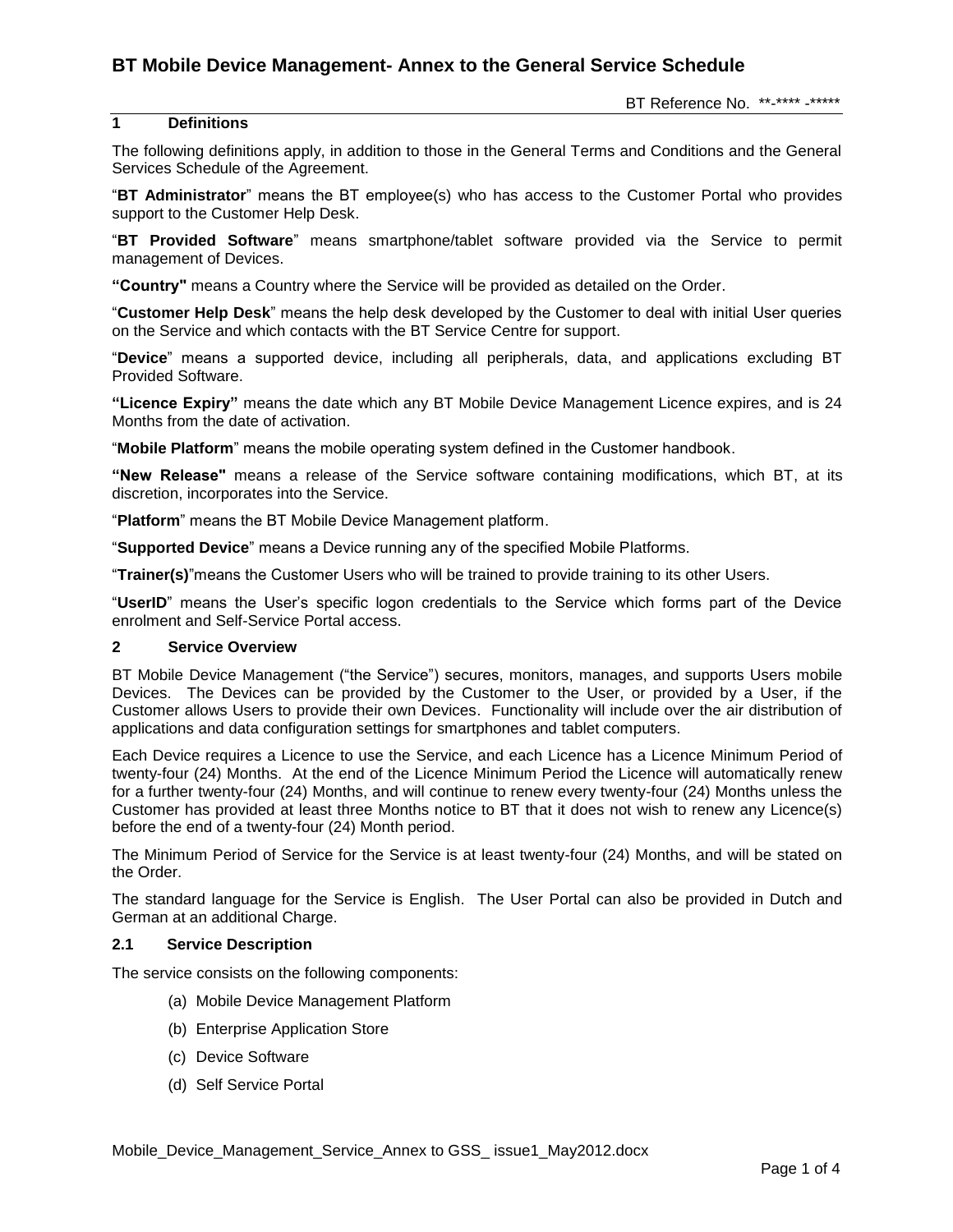(e) Helpdesk Support

(f) Training

BT will provide access to a Customer and BT branded self service Portal (the "Portal'). The Portal provides access to Mobile Device Management tools and information. The Customer can determine which tools and information its Users can access.

#### 2.1.1 Mobile Device Management Platform

BT will provide access to a BT Mobile Device Management and Security Server which can be configured to provide different levels of functionality dependent on a User's role.

#### 2.1.2 Enterprise Application Store

The Service includes an Enterprise Application Store which enables the Customer to manage the mobile applications it provides to Users. The Customer can distribute, update, and manage applications for some or all of its Users.

#### 2.1.3 Device Software

The Service includes smartphone/tablet software which enables the Device Management Platform to perform management and control functions. These include, but are not limited to, functions such as pushing out configuration and policy settings, applications, and retrieving hardware and application inventory. The mobile platforms and Devices supported by the Service are listed in the Customer handbook.

## 2.1.4 Self Service Portal

The Portal is used by the Customer and its Users as the initial place for Device configuration and problem solving. When a Device is registered with the Service ("enrolled"), the User will be given a Device-based account name and password that enables access to the Portal. The Portal is available 24x7 and can be accessed from any location where a connection to the public Internet is available.

The Customer uses the Portal to specify and configure the appropriate configuration and policy settings, and perform other management and administrative functions.

The Portal provides support throughout the entire lifecycle of the Device, this includes all configuration and upgrades, through to disabling the Device if lost or stolen.

BT does not provide Management Information or any reports as part of the Service.

## **3 Service Delivery**

- 3.1 BT will
- 3.1.1 Provide a Project Manager to manage the implementation of the Service and be the single point of contact for the Customer in all matters relating to the project. The Project Manager will agree with the Customer a roll out plan detailing delivery of the Service and will co ordinate the delivery of all Service elements in accordance with the plan.
- 3.1.2 Create a Customer account on the Portal and provide the login credentials to the Customer.
- 3.1.3 Provide one (1) day of training to up to four (4) Customer nominated Trainer(s), within timescales and locations agreed with the Customer. The Trainer(s) will then be responsible for training all other Users
- 3.1.4 Provide one (1) day of additional training for up to four (4) User's who will operate the Customer Help Desk to enable them to deal with User's queries and, when necessary, report faults.
- 3.1.5 The Operational Service Date will be twenty (20) Business Days after the Customer places its Order for Licenses, and the Customer acknowledges that BT will start to charge the Licence fee from the OSD regardless of when the Licences are activated within the Portal.
- 3.2 Service Assurance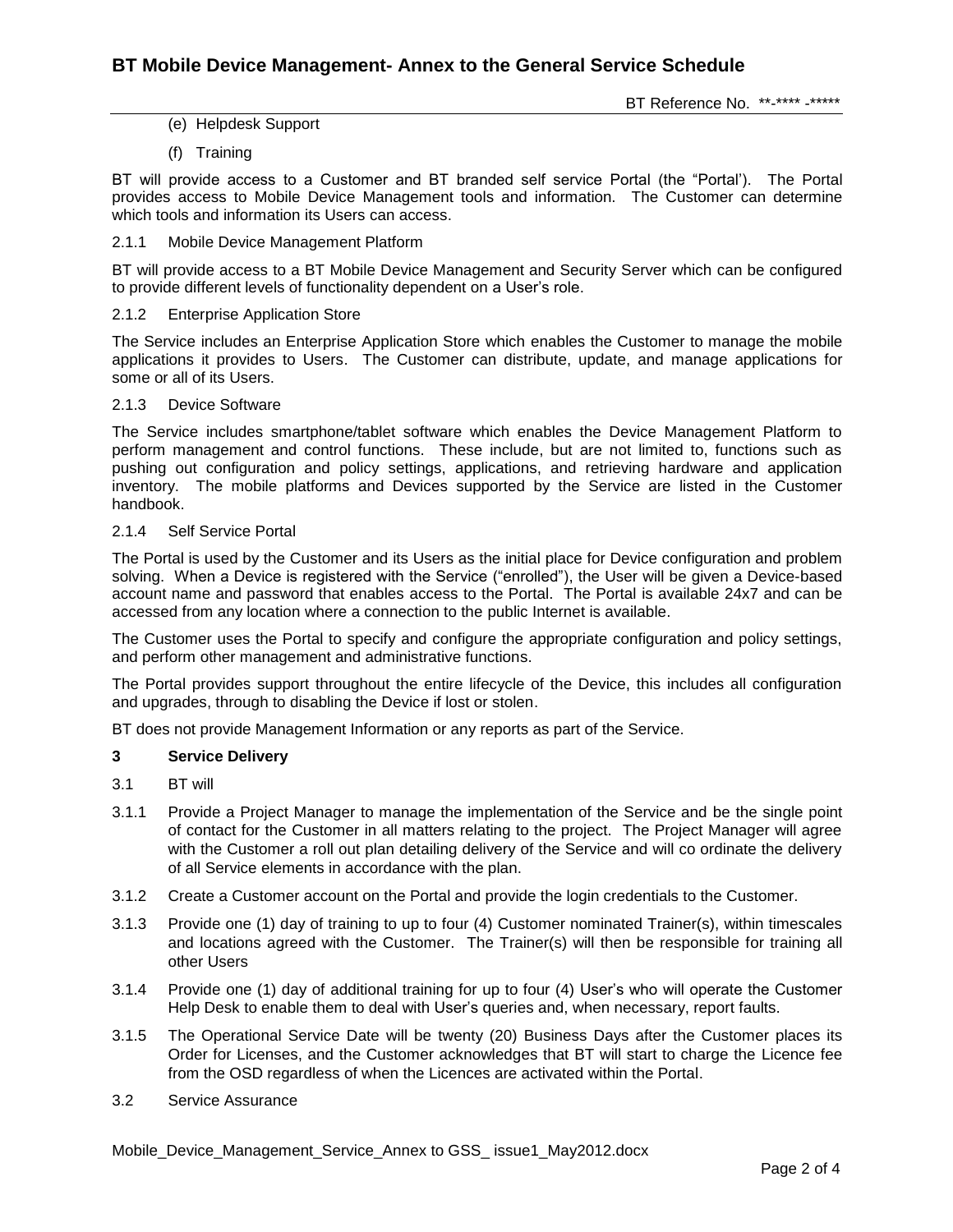# **BT Mobile Device Management- Annex to the General Service Schedule**

BT Reference No. \*\*-\*\*\*\* -\*\*\*\*\*

- 3.2.1 BT will only accept faults in connection with the Service from the Customer Help Desk, and will not accept fault reports from Users. The Customer agrees that if necessary BT may contact a User directly to assist in resolving a fault.
- 3.2.2 At its sole discretion, BT will provide
	- (a) new releases of the BT Provided Software in accordance with the process set out in the Customer handbook.
	- (b) any error corrections, bug or fault fixes, for BT Provided Software that it deems necessary for the Service to continue to operate.

## **4 BT Service Management Boundary (SMB)**

4.1 The SMB is between the Device Software and the Device Management Platform.

If there is no Device Software, such as with Apple iOS 3, 4, and 5, the SMB is the Device Management Platform.

- 4.2 BT's involvement starts when a licence for the Device is activated within the Portal and when the Customer enrols a Device with the Service.
- 4.3 BT will stop providing the Service for any Device if the Licence for that Device is not renewed at the end of each 24 month period.
- 4.4 The Service does not include
	- (a) supply, replacement, or repair of Devices
	- (b) instructions on how to operate a Device
	- (c) assistance with connecting to the public Internet
	- (d) assistance for downloading applications
	- (d) assistance resetting SIM PIN code(s)
	- (e) assistance with lost SIM card
	- (f) assistance where e-mail credentials are incorrect
- 4.5 BT is not responsible for Device or Platform configuration.

## **5 The Customer's Responsibilities**

The Customer will

- 5.1 Inform BT at least 3 months in advance of the end of any Licence Minimum Period (or subsequent twenty-four (24) Month period) of its desire to terminate licence(s).
- 5.2 Nominate a Project Manager to work with BT's Project Manager to develop and agree the roll out plan and deliverables.
- 5.3 Provide contact details of the User(s) who will operate the Customer Helpdesk.
- 5.4 As the Data Controller the Customer agrees to comply with the provision of local Data Protection legislation and inform its employees that their data will be held and processed by a third party in either the UK, Germany or the Netherlands (by BT or its agent) and be subject to any respective data protection agreement between the Customer and BT.
- 5.5 Accept the User Licensing Agreement, and ensure that all Users using the Service do so.
- 5.6 Be responsible for identifying and loading applicable User information onto the Portal.
- 5.7 Set up user profiles and access to relevant modules on the Platform.
- 5.8 Procure, provide, recall, and dispose in accordance with local regulations of all mobile Devices, SIM cards, and associated accessories and peripherals.